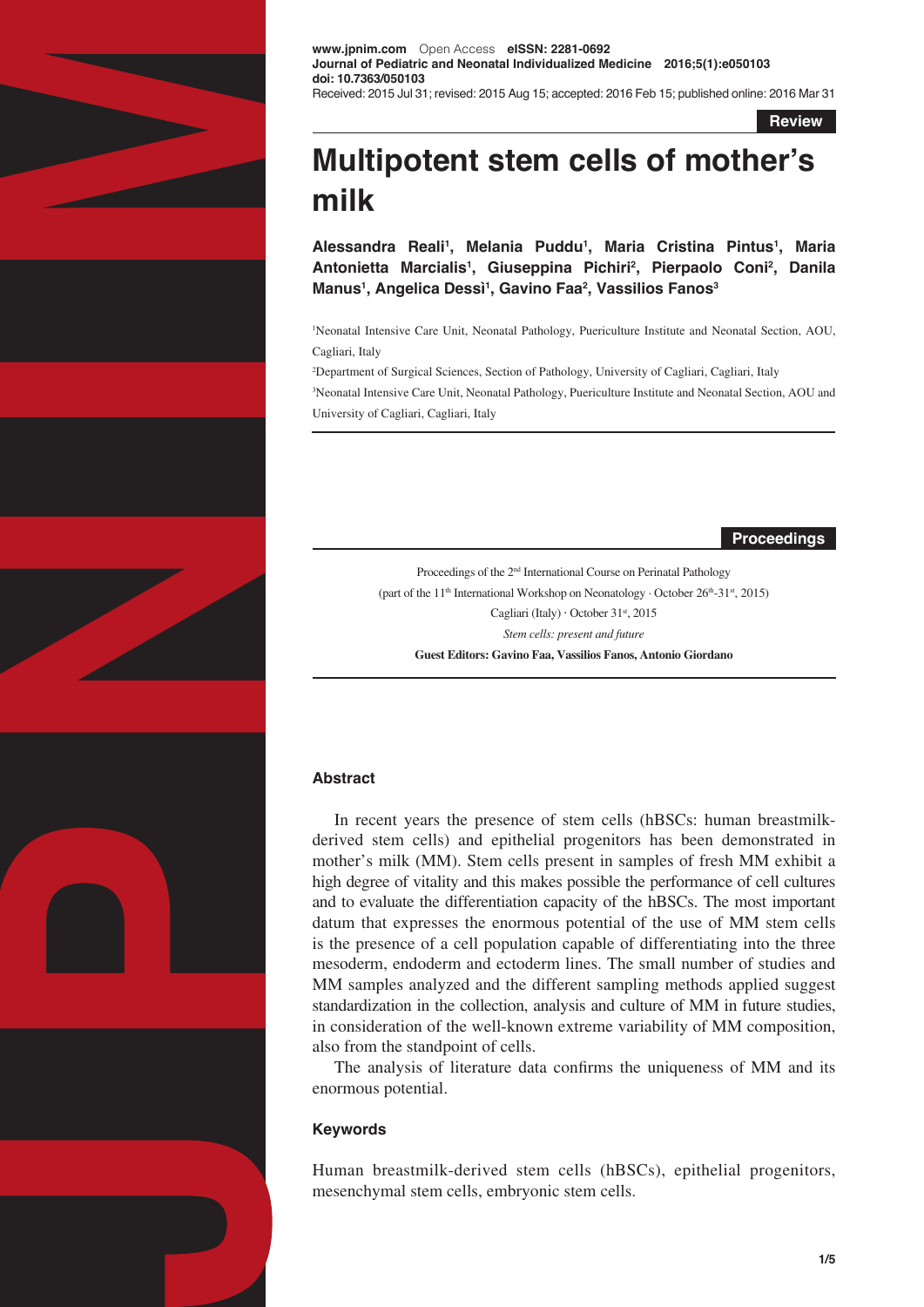#### **Corresponding author**

Alessandra Reali, Neonatal Intensive Care Unit, Neonatal Pathology and Neonatal Section, AOU, Policlinico Strada Statale 554, Bivio Sestu, Monserrato, Cagliari, Italy; email: re.ale1@virgilio.it.

#### **How to cite**

Reali A, Puddu M, Pintus MC, Marcialis MA, Pichiri G, Coni P, Manus D, Dessì A, Faa G, Fanos V. Multipotent stem cells of mother's milk. J Pediatr Neonat Individual Med. 2016;5(1):e050103. doi: 10.7363/050103.

#### **Introduction**

Mother's milk (MM) is an active biological liquid the composition of which is still not completely known. It shows a variability that is not only interindividual, but even intraindividual. We know that MM in the same woman changes both qualitatively and quantitatively in the different stages of lactation, during the day and even during a single breastfeed, adapting qualitatively also to the mother's and child's state of health. Functionally, it is possible to distinguish a nutritional and a bioactive component in MM [1]. The latter is composed of growth and immunological factors, as well as a conspicuous cell component.

Knowledge on the cell component of MM is still scanty. We know that the cell component is  $10^4$ -13x10<sup>6</sup>/ml of MM: essentially, it was thought that leukocytes predominated, but this observation derived mostly from studies performed on bovines and cholesterol [2]. Recent data demonstrate that in mature mother's milk (MMM) leukocytes are present in a percentage of ≤ 2%, different from colostrum in which from 13% to 70% of the cell component is represented by leukocytes. Thus, most cells present in MMM are those of an epithelial nature: lactocytes and myoepithelial cells deriving from the ducts and alveoli of the lactating mammary gland.

In recent years the presence of stem cells and epithelial progenitors has also been demonstrated [3].

Stem cells have been identified in numerous tissues of our organism: thanks to their capacity to regenerate and differentiate, they play a key role in controlling homeostasis and in tissue regeneration processes. Different kinds of stem cells have been identified on the basis of their degree of differentiation: totipotent stem cells

are capable of differentiating in the three germ layers and extraembryonic tissues; pluripotent ones differentiate only in the three germ layers; multipotent ones (progenitors) are oriented cells that produce specialized cells with specific functions; unipotent ones are capable of differentiating into a single cell line.

It is possible to distinguish the different cell populations by means of flow cytometry and immunofluorescence which allow identification of specific surface markers or transcription factors (TFs). Stem cells present in samples of fresh MM exhibit a high degree of vitality and this makes possible the performance of cell cultures and to evaluate the differentiation capacity of the human breastmilk-derived stem cells (hBSCs).

We shall see that on the basis of data now available MM is a quite promising source of stem cells with the therapeutic implications deriving from them.

## **Stem cells of mother's milk (human breastmilkderived stem cells): a heterogeneous population**

Research into and studies of stem cells in mother's milk are of recent interest. In 2007, Cregan demonstrated the presence of multipotent stem cells in MM for the first time [3].

Based on knowledge at hand, we know that MM contains a heterogeneous population of stem cells with an evolutionary hierarchy: thus it is possible to find in it immature pluripotent cell forms as well as the more mature committed or unipotent forms.

### **Epithelial stem cells**

In MM, the presence of stem cells belonging to the mammary line CK5, CK14 and CK18 has been demonstrated. Such antigens are in fact the expression of the degree of differentiation of mammary epithelial cells. CK5 is the marker of mammary progenitors, while CK14 and CK18 are specific antigens present on the cells of the two mature mammary epithelial lines (myoepithelial and luminal/ductal cells) [3-5].

In the same way, cells of the neuroepithelial kind have also been found with different degrees of differentiation, as demonstrated by cell positivity to nestin, Msi-1 and NFM, respectively markers of progenitors and early and late neural differentiation [3, 6].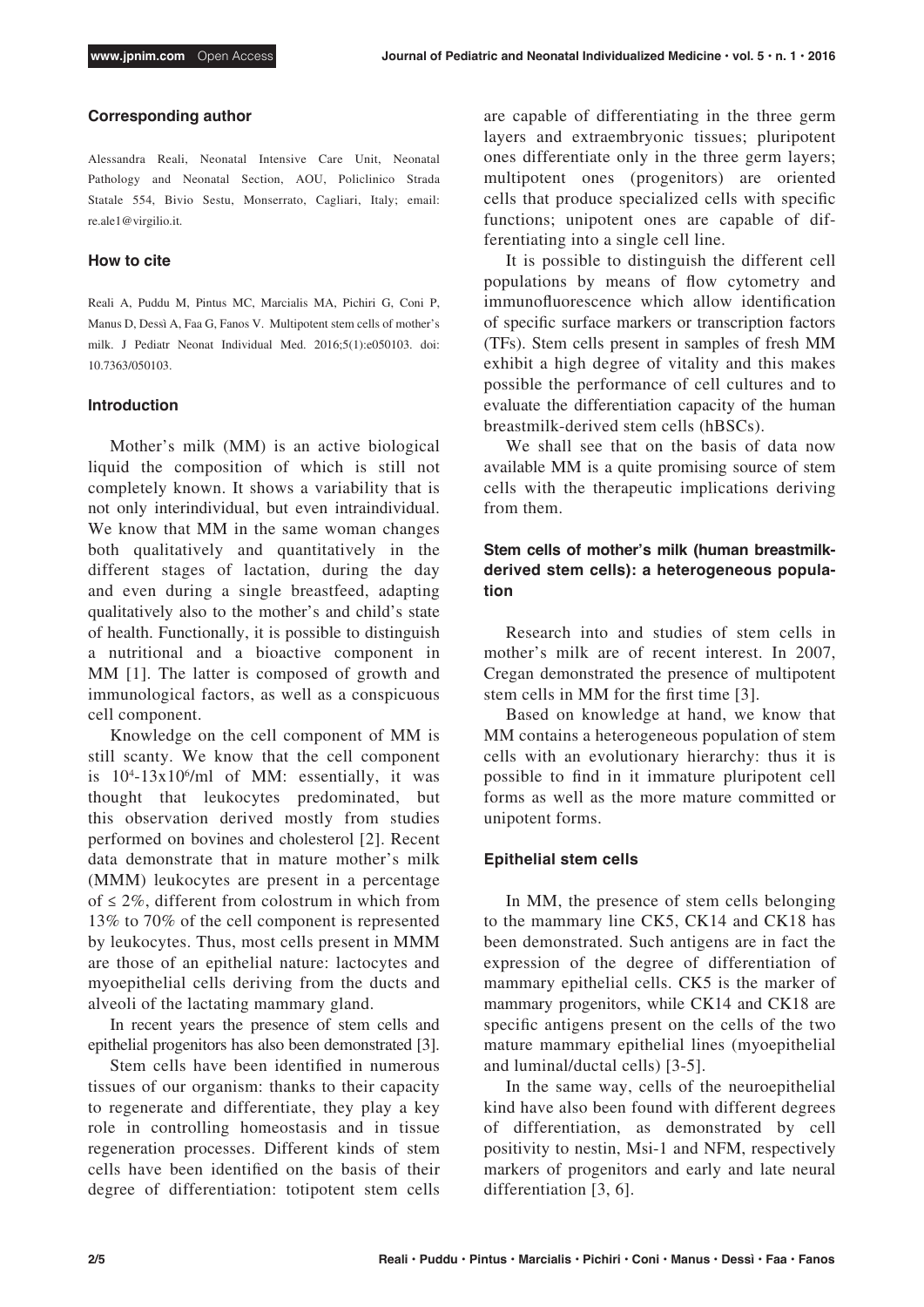#### **Mesenchymal stem cells**

Also recognized within the cell component of MM, although in a small percentage, is the presence of specific markers of mesenchymal stem cells (MSCs) [5-8]. The MSCs represent about 10% to 15% of the entire cell population of MM [7].

In a study conducted in 2013 on 26 milk samples, besides the progenitors of CD29 and CD44 of the myoepithelial cells, MSCs that express the typical markers CD90, CD105 and CD73 were isolated [9].

## **Human breastmilk-derived stem cells and embryonic stem cells**

In 2012, Hassiotou demonstrated the presence of hBSCs that express the TFs OCT4, SOX2 and NANOG typical of embryonic stem cells (hESC) in fresh MM [10]. Compared to the hESC cells, the hBSCs of MM express the ESC genes with lower values and the three TFs. NANOG is expressed at higher levels in tested samples of fresh MM and is, among the TFs, the one that plays a leading role in controlling the state of cell pluripotency.

When such cells reproduce, they conserve these markers, but they are also capable of differentiating into cells of the mammary line, lactocytes and myoepithelial cells, capable of producing and secreting milk, but also capable of differentiating into cells of different lines belonging to the three germ layers. They are thus pluripotent cells [10]. In MM, the cells that express ESC genes are not all at the same stage of development, nor do they have the same potential to self-replicate or differentiate. In fact, in culture they can differentiate as follows:

- a. ESC-like cells that form colonies similar to ESCs;
- b. non-ESC-like cells that form colonies with variable morphology, either mesenchymal-like or epithelial-like or mixed, and express reduced levels of TFs (TRA-1-60/TRA-1-81). These colonies most likely originate from expansion of clones of more oriented progenitors in which the ESC genes are not completely underregulated [10].

The most important datum that expresses the enormous potential of the use of MM stem cells is the presence of a cell population capable of differentiating into the three mesoderm, endoderm and ectoderm lines. In fact, after 2 to 3 weeks of culture in specific growth media, the hBSCs are capable of forming colonies having different morphologies and belonging to different cell lines [6-10].

It has been demonstrated that *in vitro* they can proceed in the differentiation process up to the formation of specific cells of the several tissues (hepatic, pancreatic, nervous and glial, adipose cells, chondrocytes, osteoblasts, cardiomyocytes) and can synthesize the specific proteins of the single cell line (insulin, albumin) [6-10]. A particularly interesting fact having to do with the therapeutic applications that may derive from this is the capacity that the hBSCs have in culture: that of spontaneously forming neurons, astrocytes and oligodendrocytes [6].

During the differentiation process it can be observed that genes typical of hESC are first upregulated and then downregulated with the appearance of upregulation of genes specific to the cell line at the same time.

However, contrary to hESC, the pluripotent cells deriving from MM are unable to cause tumors if injected into experimental animals, but may integrate and regenerate damaged tissues when inoculated into severely immunodeficient mice [10]. We can thus conclude that MM expresses a population of hBSCs similar, but not identical, to hESCs.

## **Variability in the composition of human breastmilk-derived stem cells of mother's milk**

The individual and interindividual variability in the quali/quantitative composition of MM is well known. From a review of the literature it emerges that this variability is confirmed also for hBSCs [2, 10, 11]. In general what is observed is a progressive reduction of the number of cells in MM as lactation progresses. The expression of TFs and other genes involved in cell differentiation presents an interindividual and intraindividual variability, but it also changes in relation to the state of breast repletion. A major expression of genes OCT4, NANOG and SOX2 in women who breastfed and were pregnant at the same time has also been noted.

### **Origin of human breastmilk-derived stem cells**

The cell heterogeneity of MM reflects that of the lactating mammary gland. The origin of hBSCs was debated for a long time. Once the hypothesis of their hematic origin was rejected, that of their fetal origin was advanced. The process of bidirectional migration of fetal and maternal cells through the placenta is in fact known. These cells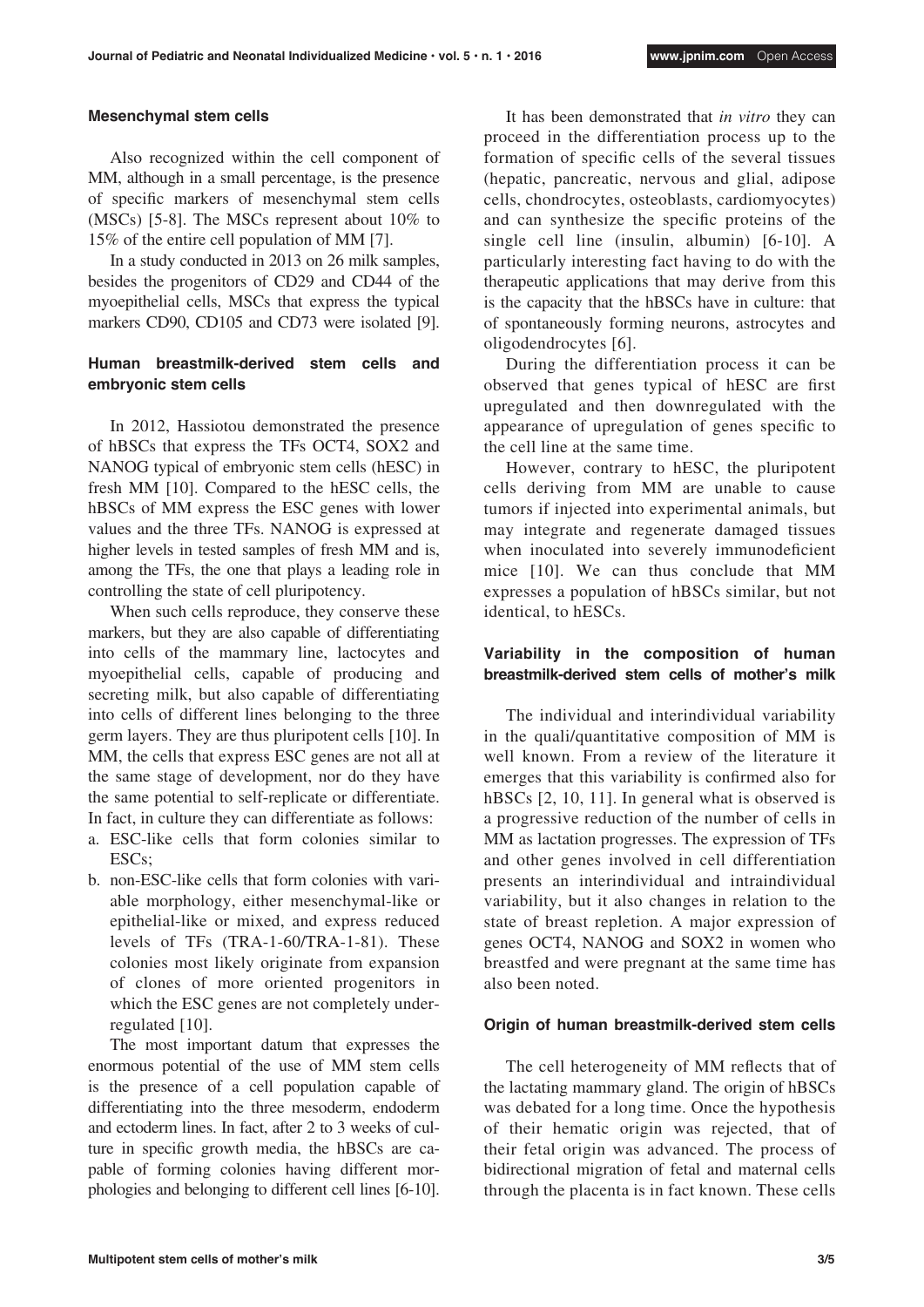remain in various fetal tissues for a long period of time and may proliferate and differentiate into other kinds of cells [12]. It was thought that a subpopulation of cells from fetal tissues may reside in the breast after delivery and pass into the milk. However, it has recently been demonstrated that there is no fetal microchimerism in MM cells [8, 13].

In all likelihood, the hBSCs arrive from the mammary gland where they were present in the embryonic period in a state of quiescence by means of a mechanism that is not completely known (by migration or as the consequence of mechanical forces). The mammary origin of hBSCs has recently been confirmed by the finding of stem cells that express TFs typical of hESC within the lumen of the glandular ducts [10].

Already in 1959 the existence of mammary stem cells (MaSCs) was hypothesized on the basis of the mammary gland's ability to expand during pregnancy and differentiate into a secretory organ during lactation [14].

The mammary gland is an organ that in a woman's lifetime goes through different stages depending mostly on stimuli of a hormonal nature. In pregnancy it undergoes a remodeling process with a ten-fold increase in the lobules and alveoli [15]. MaSCs are present in reduced numbers in the quiescent mammary gland and are arranged in the basal layer of the ducts: they are multipotent and express surface antigens CD5/CD49f+/CD29+/CD24low/CK5+. During pregnancy they proliferate and determine the transformation of the mammary gland into a secretory organ. As stem cells, they are capable of self-renewal, but also of differentiating into the two kinds of mammary epithelial cells: the luminal cells CK18, the ductal cells CK19, and into the myoepithelial cells CK14/SMA.

Recently, cells that express the embryonic TFs OCT4, SOX2, NANOG, TRA-1-60/TRA-1-81 in the lactating mammary gland have been found. They are located in the epithelium and lumen of the ducts and alveoli. The latter discovery has led to the hypothesis of the existence of hESC-like cells in MM [10].

Although the hierarchy of MaSCs is known, all the markers and properties of these cells are not yet known since studies have mostly been performed on quiescent mammary glands or those affected by pathologies. Few are the studies performed on lactating mammary glands owing to a lack of autopsy or biopsy material.

## **The role of the human breastmilk-derived stem cells**

The stem cells of MM are capable of integration and differentiation into the several tissues. Similar to what takes place in the leukocytes, the hBSCs assumed in the milk can pass through the neonate's intestinal barrier and, through the hematic circle, can reach the different organs. This is a phenomenon of microchimerism similar to what takes place through the placenta in the fetus. This was recently discovered by Hassiotou [1, 11]. In the mouse, the TdT+ cells contained in MM and administered to wild-type offspring were found first in the stomach (attached to the wall), then in the blood and thymus, liver, pancreas, brain and spleen. Some of these cells expressed OCT4, NANOG and CD49f. In the mouse tissues a double population of TdT+ was found: one expressed undifferentiated markers (OCT4, NANOG and CD49f), the other specific markers of the tissue, thus indicating a differentiation in the host. Even after weaning, it was possible to find in the different organs of the adult mice TdT+ cells from MM [1, 11].

## **Considerations and conclusions**

The recent discovery of hBSCs in MM and especially their pluripotency, makes it imperative to continue studies on its qualitative cell composition and the effects and functions that these have in breastfed children.

The small number of studies and MM samples analyzed and the different sampling methods applied suggest standardization in the collection, analysis and culture of MM in future studies, in consideration of the well-known extreme variability of MM composition, also from the standpoint of cells.

The analysis of data thus far collected in the literature confirms the uniqueness of MM and its enormous potential: the noninvasiveness of sample collection, the high number and heterogeneity of the stem cell component it contains make it the principal means now available for the study of human stem cells.

We can thus conclude that on the basis of present-day knowledge of MM there is a heterogeneity/hierarchy of cells and stages of development that make it inimitable both as a nutrient and a biological liquid.

Some issues remain open [16, 17]: